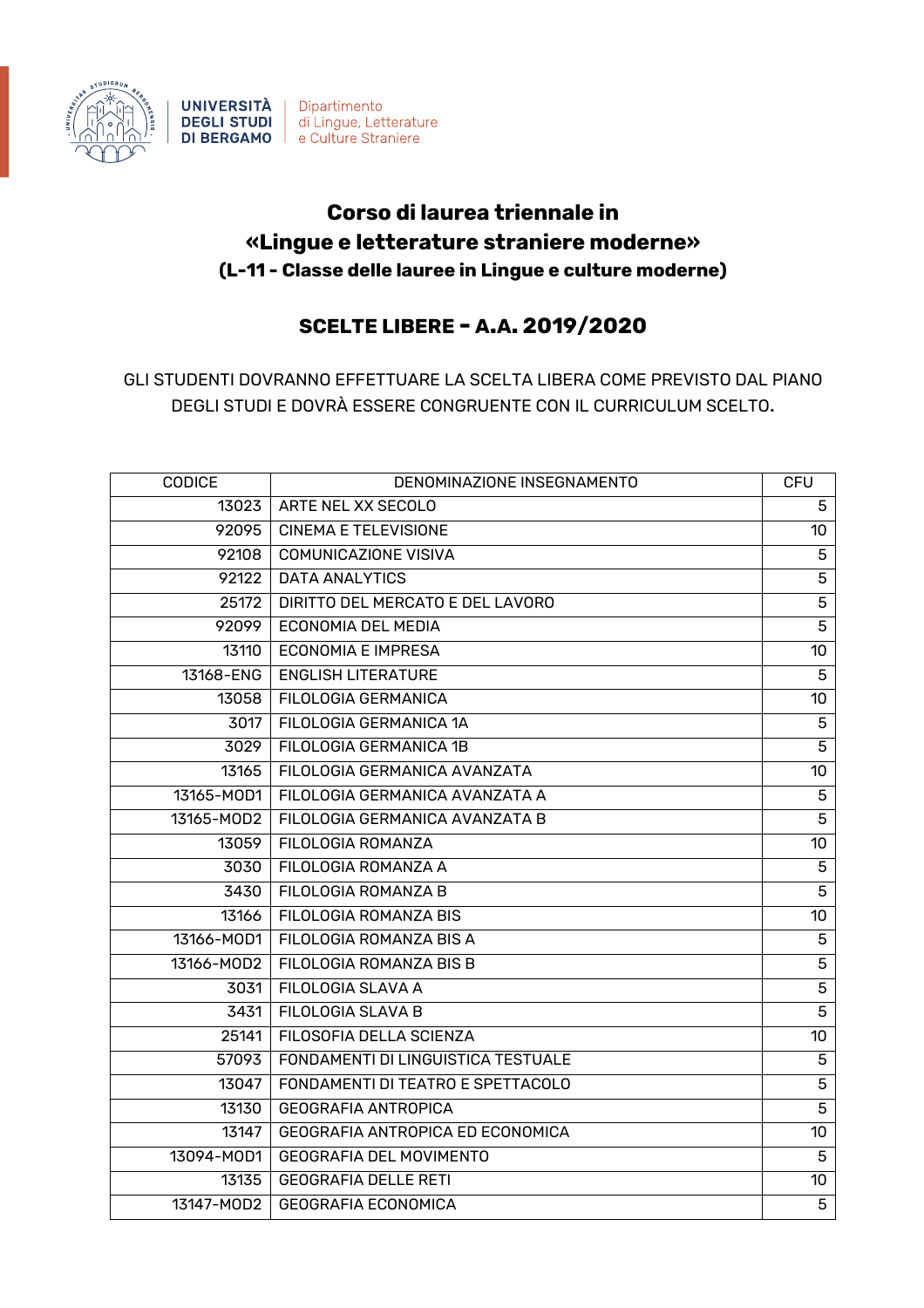

**UNIVERSITÀ** Dipartimento<br> **DEGLI STUDI** di Lingue, Letterature<br> **DI BERGAMO** e Culture Straniere

| 13001<br><b>GLOTTOLOGIA</b>                    | 5               |
|------------------------------------------------|-----------------|
|                                                |                 |
| GOVERNANCE TERRITORIALE E PARTECIPAZIONE       | $\overline{5}$  |
| INFORMATICA PER LA COMUNICAZIONE               | 5               |
| <b>INTECULTURAL LITERATURE</b>                 | 5               |
| ISTITUZIONI DI DIRITTO PROCESSUALE CIVILE      | $\overline{5}$  |
| LETTERATURA ANGLOAMERICANA II                  | 10 <sup>°</sup> |
| LETTERATURA ANGLOAMERICANA II 2 A              | 5               |
| LETTERATURA ANGLOAMERICANA II 2 B              | $\overline{5}$  |
| 13132<br>LETTERATURA ANGLOAMERICANA III        | 10 <sup>°</sup> |
| 13132-MOD1<br>LETTERATURA ANGLOAMERICANA III A | 5               |
| 13132-MOD2<br>LETTERATURA ANGLOAMERICANA III B | $\overline{5}$  |
| 13063-MOD1<br>LETTERATURA ARABA A              | $\mathbf 5$     |
| 13063-MOD2<br>LETTERATURA ARABA B              | 5               |
| LETTERATURA ARABA I                            | 10              |
| LETTERATURA ARABA II<br>13096                  | 10 <sup>°</sup> |
| LETTERATURA ARABA II A<br>13096-MOD1           | 5               |
| 13096-MOD2   LETTERATURA ARABA II B            | 5               |
| LETTERATURA CINESE I<br>13064                  | 10 <sup>°</sup> |
| 13064-MOD1<br>LETTERATURA CINESE I A           | 5               |
| LETTERATURA CINESE IB<br>13064-MOD2            | 5               |
| <b>LETTERATURA CINESE II</b><br>13097          | 10              |
| 13097-MOD1<br>LETTERATURA CINESE II A          | 5               |
| 13097-MOD2<br>LETTERATURA CINESE II B          | 5               |
| LETTERATURA FRANCESE II                        | 10 <sup>°</sup> |
| LETTERATURA FRANCESE II A                      | 5               |
| LETTERATURA FRANCESE II B                      | 5               |
| LETTERATURA FRANCESE III                       | 10 <sup>°</sup> |
| LETTERATURA FRANCESE III A<br>$13030$          | 5               |
| 13098-MOD2   LETTERATURA FRANCESE III B        | 5               |
| LETTERATURA GIAPPONESE I                       | 10 <sup>°</sup> |
| LETTERATURA GIAPPONESE I A                     | 5               |
| LETTERATURA GIAPPONESE I B                     | 5               |
| <b>LETTERATURA GIAPPONESE II</b>               | 10 <sup>°</sup> |
| 13099-MOD1<br>LETTERATURA GIAPPONESE II A      | 5               |
| LETTERATURA GIAPPONESE II B                    | 5               |
| LETTERATURA INGLESE II 1                       | 10 <sup>°</sup> |
| LETTERATURA INGLESE II 1 A                     | 5               |
| LETTERATURA INGLESE II 1 B                     | 5               |
| LETTERATURA INGLESE III A                      | $\overline{5}$  |
| LETTERATURA INGLESE III BIS                    | 10 <sup>°</sup> |
| LETTERATURA INGLESE MODERNA E CONTEMPORANEA A  | 5               |
| LETTERATURA INGLESE MODERNA E CONTEMPORANEA B  | 5               |
|                                                |                 |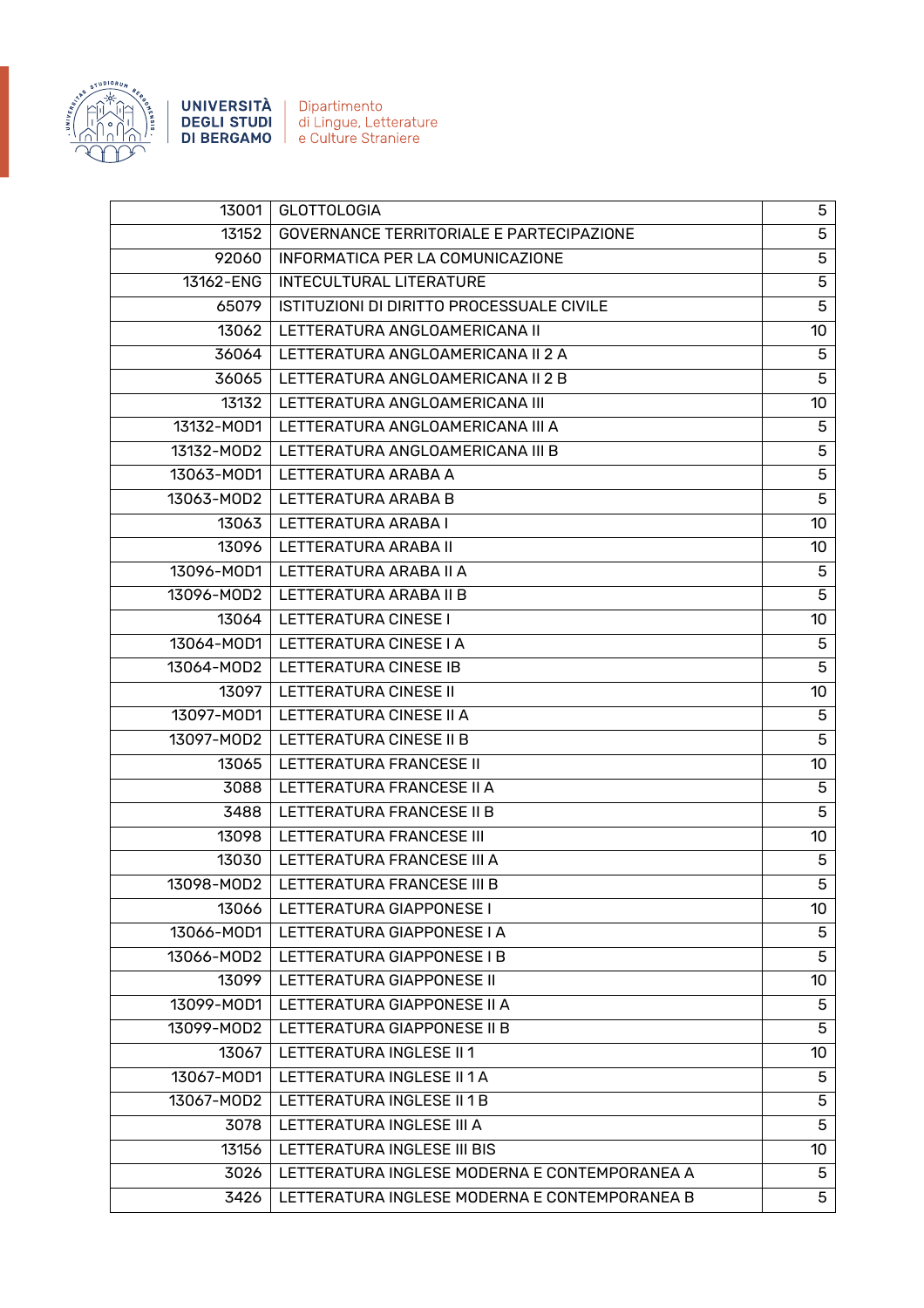

UNIVERSITÀ Dipartimento **DEGLI STUDI** di Lingue, Letterature **DI BERGAMO** | e Culture Straniere

13101 | LETTERATURA INGLESE MODERNA E CONTEMPORANEA II | 10 13102-MOD1 LETTERATURA INGLESE POSTCOLONIALE A 5 13068 LETTERATURA ISPANO AMERICANA II 1000 PO 1000 PO 1000 PO 1000 PO 1000 PO 1000 PO 1000 PO 1000 PO 1000 PO 1 13103 LETTERATURA ISPANO AMERICANA III 10 13103-MOD1 | LETTERATURA ISPANO-AMERICANE III A 5 13103-MOD2 LETTERATURA ISPANO-AMERICANE III B 5 13104 LETTERATURA ITALIANA A 5 13002 LETTERATURA ITALIANA A 1 S 13004 LETTERATURA ITALIANA A 2 5 13125 LETTERATURA ITALIANA A1 + A2 10 10 13003 LETTERATURA ITALIANA B 1 5 13126-MOD2 LETTERATURA ITALIANA B 2 5 13126 LETTERATURA ITALIANA B1 + B2 10 13146 LETTERATURA ITALIANA C 5 13071 LETTERATURA RUSSA II 1000 - 1000 MHz 1000 MHz 1000 MHz 1000 MHz 1000 MHz 100 3041 LETTERATURA RUSSA II A 5 3441 LETTERATURA RUSSA II B 5 13105 LETTERATURA RUSSA III 1000 NOVEMBRE 2000 NOVEMBRE 2000 NOVEMBRE 2000 NOVEMBRE 2000 NOVEMBRE 2000 NOVEMBR 13105- MOD1 LETTERATURA RUSSA III A 5 13105-MOD2 LETTERATURA RUSSA III B 5 13070 LETTERATURA SPAGNOLA II 10 3027 LETTERATURA SPAGNOLA II 1 A 5 3427 LETTERATURA SPAGNOLA II 1 B 5 13106 LETTERATURA SPAGNOLA III 1000 PROVIDENTI 1000 PROVIDENTI 1000 PROVIDENTI 1000 PROVIDENTI 1000 PROVIDENTI 13106-MOD1 LETTERATURA SPAGNOLA III A 5 13106-MOD2 LETTERATURA SPAGNOLA III B 5 13072-MOD1 | LETTERATURA TEDESCA A 5 13072-MOD2 LETTERATURA TEDESCA B 5 13072 LETTERATURA TEDESCA II 10 13107 LETTERATURA TEDESCA III 1000 ANNI 1000 METATURA TEDESCA III 1000 METATURA TEDESCA III 1000 METATURA TEDESCA III 3474 LETTERATURA TEDESCA III A 5 13107-MOD2 LETTERATURA TEDESCA III B 5 13128 LETTERATURE COMPARATE A 5 13018 LINGUA ARABA I 10 3003 LINGUA ARABA I A 5 3403 LINGUA ARABA I B 5 13073 | LINGUA ARABA II 100 | 100 | 100 | 100 | 100 | 100 | 100 | 100 | 100 | 100 | 100 | 100 | 100 | 100 | 10 3097 LINGUA ARABA II A 5 37137 LINGUA ARABA II B 5 13019 LINGUA CINESE I 10 37091 LINGUA CINESE I A 5 37092 LINGUA CINESE I B 5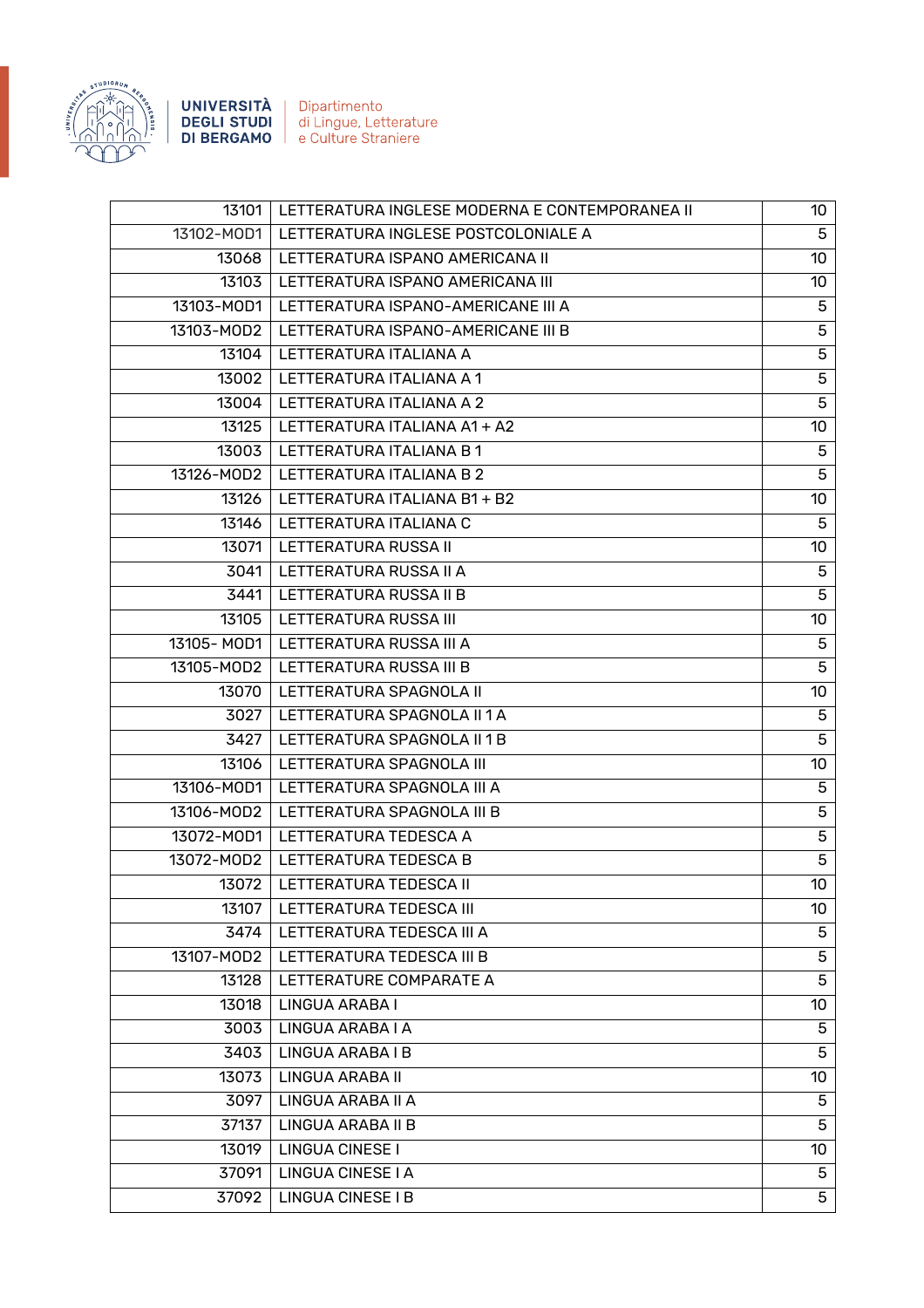

**UNIVERSITÀ** Dipartimento<br> **DEGLI STUDI** di Lingue, Letterature<br> **DI BERGAMO** e Culture Straniere

| 13074 | <b>LINGUA CINESE II</b>                    | 10 <sup>°</sup> |
|-------|--------------------------------------------|-----------------|
| 13037 | <b>LINGUA CINESE II A</b>                  | 5               |
| 37138 | <b>LINGUA CINESE II B</b>                  | 5               |
| 13149 | LINGUA E CULTURA TEDESCA                   | 10              |
| 13031 | LINGUA E LETTERATURE ISPANO AMERICANE II A | 5               |
| 13032 | LINGUA E LETTERATURE ISPANO AMERICANE II B | 5               |
| 3001  | <b>LINGUA FRANCESE I</b>                   | 10              |
| 13075 | <b>LINGUA FRANCESE II</b>                  | 10              |
| 3039  | <b>LINGUA FRANCESE II A</b>                | 5               |
| 3439  | <b>LINGUA FRANCESE II B</b>                | $\overline{5}$  |
| 13020 | <b>LINGUA GIAPPONESE I</b>                 | 10              |
| 3062  | LINGUA GIAPPONESE I A                      | 5               |
| 3462  | LINGUA GIAPPONESE I B                      | $\overline{5}$  |
| 13076 | <b>LINGUA GIAPPONESE II</b>                | 10              |
| 37141 | LINGUA GIAPPONESE II A                     | 5               |
| 37142 | LINGUA GIAPPONESE II B                     | 5               |
| 13150 | <b>LINGUA INGLESE I</b>                    | 10              |
| 3002  | LINGUA INGLESE I1                          | 10              |
| 13040 | <b>LINGUA INGLESE I 4</b>                  | 10              |
| 13123 | LINGUA INGLESE I 4 BIS                     | 10              |
| 13157 | <b>LINGUA INGLESE II</b>                   | 10              |
| 13131 | <b>LINGUA INGLESE II</b>                   | 10              |
| 13078 | <b>LINGUA INGLESE II</b>                   | 10              |
| 13077 | <b>LINGUA INGLESE II</b>                   | 10              |
| 3020  | LINGUA INGLESE II 1 A                      | 5               |
| 3420  | LINGUA INGLESE II 1 B                      | 5               |
| 13045 | <b>LINGUA INGLESE II 1 C</b>               | 5               |
| 13046 | LINGUA INGLESE II 1 D                      | 5               |
| 3004  | <b>LINGUA RUSSA I</b>                      | 10              |
| 13079 | <b>LINGUA RUSSA II</b>                     | 10              |
| 3040  | LINGUA RUSSA II A                          | 5               |
| 3440  | <b>LINGUA RUSSA II B</b>                   | $\overline{5}$  |
| 3005  | LINGUA SPAGNOLA I 1                        | 10              |
| 13124 | LINGUA SPAGNOLA I 1 BIS                    | 10              |
| 13080 | LINGUA SPAGNOLA II                         | 10              |
| 13039 | LINGUA SPAGNOLA II A 2                     | 5               |
| 3421  | LINGUA SPAGNOLA II B                       | 5               |
| 3006  | LINGUA TEDESCA I                           | 10              |
| 13081 | <b>LINGUA TEDESCA II</b>                   | 10              |
| 3022  | LINGUA TEDESCA II 1 A                      | 5               |
| 3422  | LINGUA TEDESCA II 1 B                      | $\overline{5}$  |
| 3060  | <b>LINGUISTICA DI BASE B</b>               | 5               |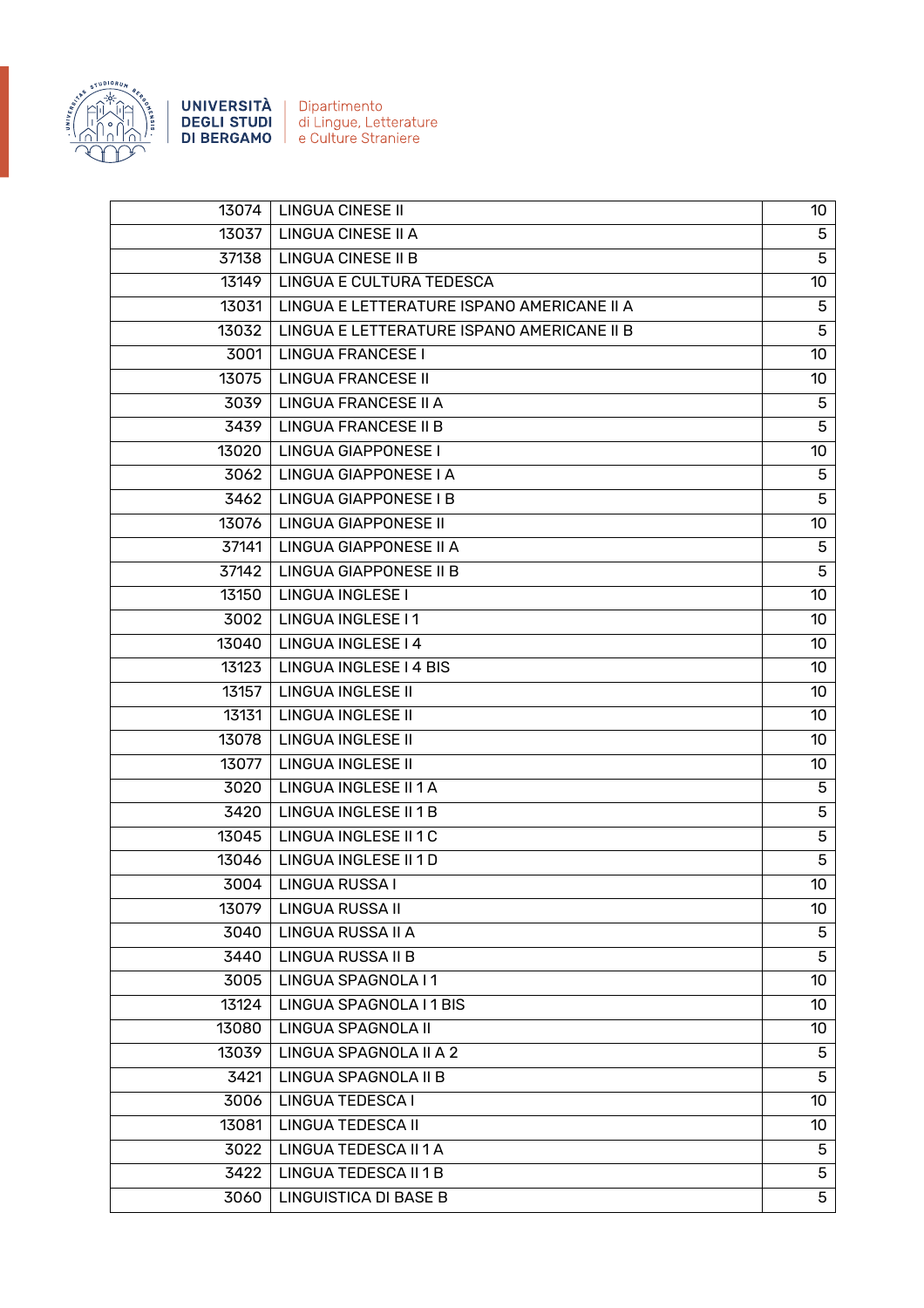

UNIVERSITÀ Dipartimento **DEGLI STUDI** di Lingue, Letterature **DI BERGAMO** | e Culture Straniere

37152 MARKETING 5 13111 METODI DI ANALISI LINGUISTICA 5 13159 METODI DI ANALISI LINGUISTICA BIS 5 25173 METODI PER IL TRATTAMENTO DEI DATI SOCIALI 5 92109 NARRAZIONE E CULTURA VISIVA 5 25146 PEDAGOGIA SOCIALE 25146 PEDAGOGIA SOCIALE 25146-MOD1 PEDAGOGIA SOCIALE A 5 25198 PEDAGOGIA SPECIALE PER L'INFANZIA 10 25198-MOD1 PEDAGOGIA SPECIALE PER L'INFANZIA A 5 25198-MOD2 PEDAGOGIA SPECIALE PER L'INFANZIA B 5 92092-MOD1 PIANIFICAZIONE DEI MEDIA E COMUNCIAZIONE D'IMPRESA 5 13164-ENG POSTCOLONIAL LITERATURE IN ENGLISH FOR THE STATE IN EXAMPLE ASSETS THE STATE IN EXAMPLE THE STATE I 13094-MOD2 | PROCESSI TERRITORIALI DELLE AREE ASIATICHE  $\qquad \qquad \qquad \qquad$ 92107 PSICOLOGIA DELLA COMUNICAZIONE 5 25171 PSICOLOGIA DELL'INVECCHIAMENTO E SERVIZI TERRITORIALI 5 25189 PSICOLOGIA SOCIALE 25189 PSICOLOGIA SOCIALE 92092 | PUBBLICITÀ E STRATEGIE DI COMUNICAZIONE D'IMPRESA | 10 92094 SEMIOTICA E ANALISI DEL TESTO NARRATIVO SUNTENSIONALE E ANALISI DEL TESTO NARRATIVO 92106 SOCIAL MEDIA 5 92083 SOCIETÀ E MEDIA DIGITALI 10 DELL'INSERNATIONE DELL'INSERNATION DI L'ANNO 10 13112 SOCIOLOGIA 13112 10 92083-MOD1 SOCIOLOGIA DEI MEDIA DIGITALI 5 92066 SOCIOLOGIA DELL'ORGANIZZAZIONE 10 10 92066-MOD1 SOCIOLOGIA DELL'ORGANIZZAZIONE A 5 92078 SOCIOLOGIA DELLA COMUNICAZIONE 10 10 92045 SOCIOLOGIA DELLA CULTURA 10 10 92045-MOD1 SOCIOLOGIA DELLA CULTURA A SANTO A SANTO A SANTO A SANTO A SANTO A SANTO A SANTO A SANTO A SANTO A S 92112 SOCIOLOGIA GENERALE 10 10 10 10 10 25188-MOD1 | MIGRAZIONI TRANSNAZIONALI E PROSPETTIVE EDUCATIVE | 5 25188-MOD2 SPERIMENTAZIONI EDUCATIVE IN CONTESTI PLURILINGUISTICI E PLURICULTURALI 5 5881 STATISTICA SOCIALE 5 13012 STORIA CONTEMPORANEA 10 10 13103 STORIA CONTEMPORANEA 13103 | 10 13028 STORIA CONTEMPORANEA 1 A 5 13029 STORIA CONTEMPORANEA 1 B 5 3033 STORIA CONTEMPORANEA 3 A 5 3433 | STORIA CONTEMPORANEA 3 B 5 92090 STORIA CULTURALE 10 NOVEMBER 10 NO. 10 92093 STORIA DEL GIORNALISMO SENSIDO EN ENTRE EL SUDO DE EL SUDO EN EL SUDO DEL SUDO DEL SUDO DE EL SUDO DE EL 3049 STORIA DELL'AMERICA DEL NORD A 5 13163 STORIA DELL'ASIA 1000 DELL'ASIA 1000 DELL'ASIA